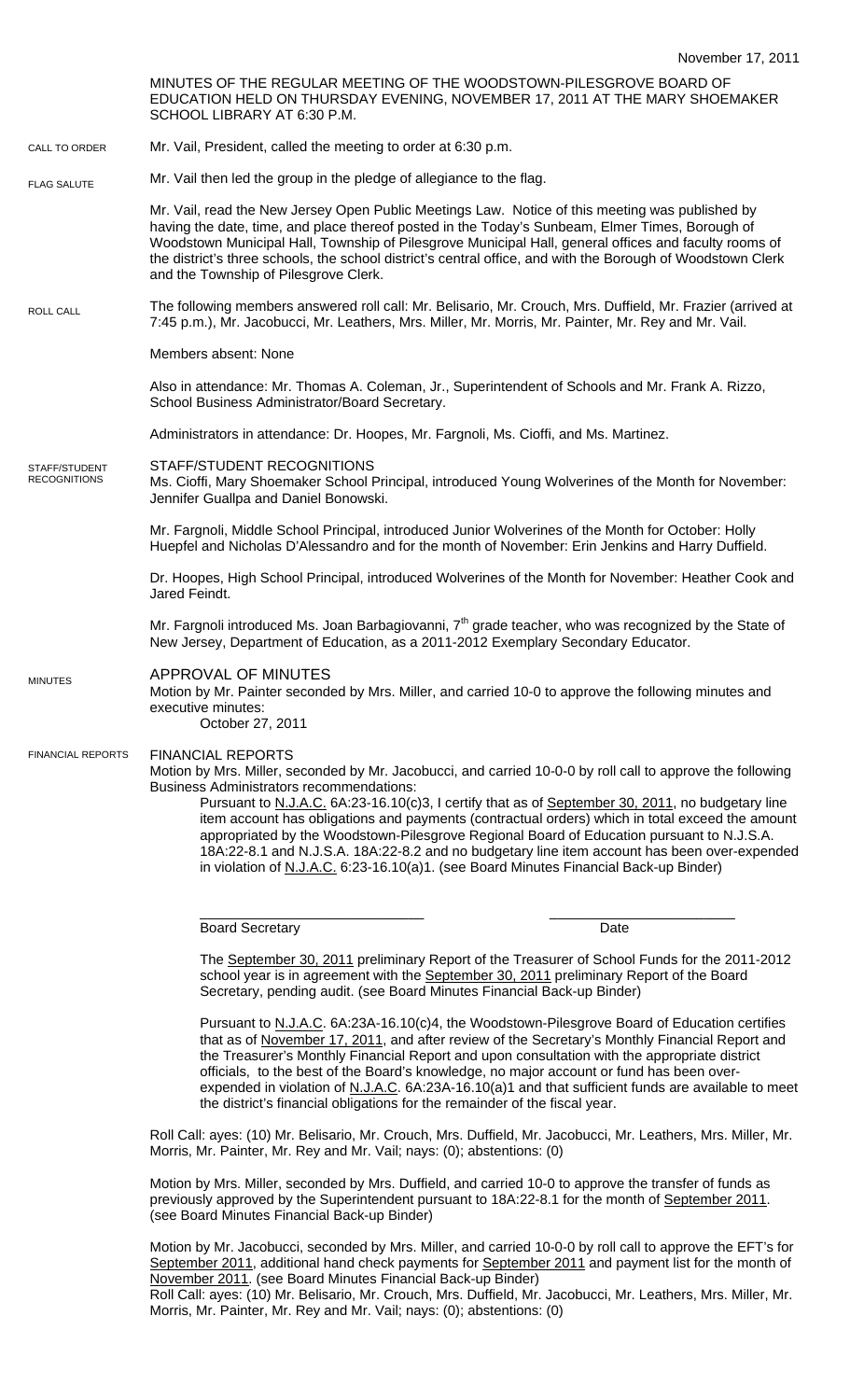Motion by Mrs. Miller, seconded by Mrs. Duffield, and carried 9-0-1 to approve voiding the following checks: Check #50757 dated 9/22/11, payable to Dell Financial Services in the amount of \$11,356.97, issued under P.O. #582-12 due to lost in the mail. Check will be reissued under check #51090.

Check #50917 dated 10/27/11, payable to Kevin Crouch in the amount of \$81.25, issued under P.O. #727-12 due to Mr. Crouch declining reimbursement.

Check #50951 dated 10/27/11, payable to IS Smick Lumber in the amount of \$1,019.29, issued under P.O. #6120-12, #6135-12, and #6145-12 due to 6145-12 should have been payable to Phil DeSiere Electric Motors. Checks will be reissued to IS Smick Lumber under check #51103 in the amount of \$712.93 and Phil DeSiere Electric Motors under check #51122 in the amount of \$306.36.

Roll Call: ayes: (9) Mr. Belisario, Mrs. Duffield, Mr. Jacobucci, Mr. Leathers, Mrs. Miller, Mr. Morris, Mr. Painter, Mr. Rey and Mr. Vail; nays: (0); abstentions: (1) Mr. Crouch

Motion by Mr. Miller, seconded by Mr. Jacobucci, and carried 10-0 to accept the following reports: (see Board Minutes Financial Back-up Binder):

Student Activities Account and Athletic Account for the month of October 2011 Scholarships for the month of October 2011

Motion by Mrs. Miller, seconded by Mr. Jacobucci, and carried 8-0 (voting not applicable to sending district representatives) to accept the Woodstown Community School report for the month of October 2011. (see Board Minutes Financial Back-up Binder)

AUDIENCE PARTICIPATION - None

EDUCATIONAL PROGRAMS COMMITTEE The Board reviewed the November 10, 2011 Educational Programs Committee Report submitted by Mrs. Miller. The following recommendations were acted upon:

Motion by Mrs. Miller, seconded by Mr. Rey, and carried 10-0 to approve the following: High School field trips. (see page 77 through 78)

Home Instruction approval for the following students: #9685360083 – medical #4211862849 – medical

Acceptance of district Harassment, Intimidation and Bullying report dated November 10, 2011, and to provide notification letters as required to the parents/guardians advising that this information has been provided to the Board of Education.

Motion by Mrs. Miller, seconded by Mr. Jacobucci, and carried 8-0 (voting not applicable to sending district representatives) to approve the following: Middle School and Shoemaker School Field Trips (see page 79 through 80)

Home Instruction approval for the following student: #6350345047 – administrative request

POLICY COMMITTEE – The Board reviewed the November 8, 2011 Policy Committee Report submitted by Mr. Leathers. The following recommendations were acted upon: POLICY COMMITTEE

> Motion by Mr. Leathers, seconded by Mr. Jacobucci, and carried 10-0-0 by roll call to approve the following policy on second reading: Policy #5114 – Suspension and Expulsion (revision)

Roll Call: ayes: (10) Mr. Belisario, Mr. Crouch, Mrs. Duffield, Mr. Jacobucci, Mr. Leathers, Mrs. Miller, Mr. Morris, Mr. Painter, Mr. Rey and Mr. Vail; nays: (0); abstentions: (0)

PERSONNEL COMMITTEE – The Board reviewed the November 10, 2011 Personnel Committee Report submitted by Committee Chairperson, Mr. Rey. The following recommendations were acted upon: **PERSONNEL COMMITTEE** 

> Motion by Mr. Rey, seconded by Mrs. Duffield, and carried 10-0-0 by roll call to appoint the following: Appointment of high school gifted/talented enrichment advisor for the 2011-2012 school year. (see page 81)

Appointment of staff members as extra support advisors/coaches for Data Coach K-12 for the 2011-2012 school year. (see page 82)

Appointment of Nathan Frey as Host Site Academy Supervisor/Liaison as per the host site partnership agreement with a stipend to be paid by the Salem County Vocational School in the amount of \$2,000.00 for the 2011-2012 school year.

Extension to unpaid leave of absence to Joanne Sammons, 12-month guidance secretary, through December 2, 2011.

High School volunteers for the 2011-2012 school year. (see page 83 through 84)

Appointment of district certificated staff members as dance chaperones for the 2011-2012 school year at the negotiated rate of pay of \$78 per event.

AUDIENCE **PARTICIPATION** 

EDUCATIONAL PROGRAMS **COMMITTEE**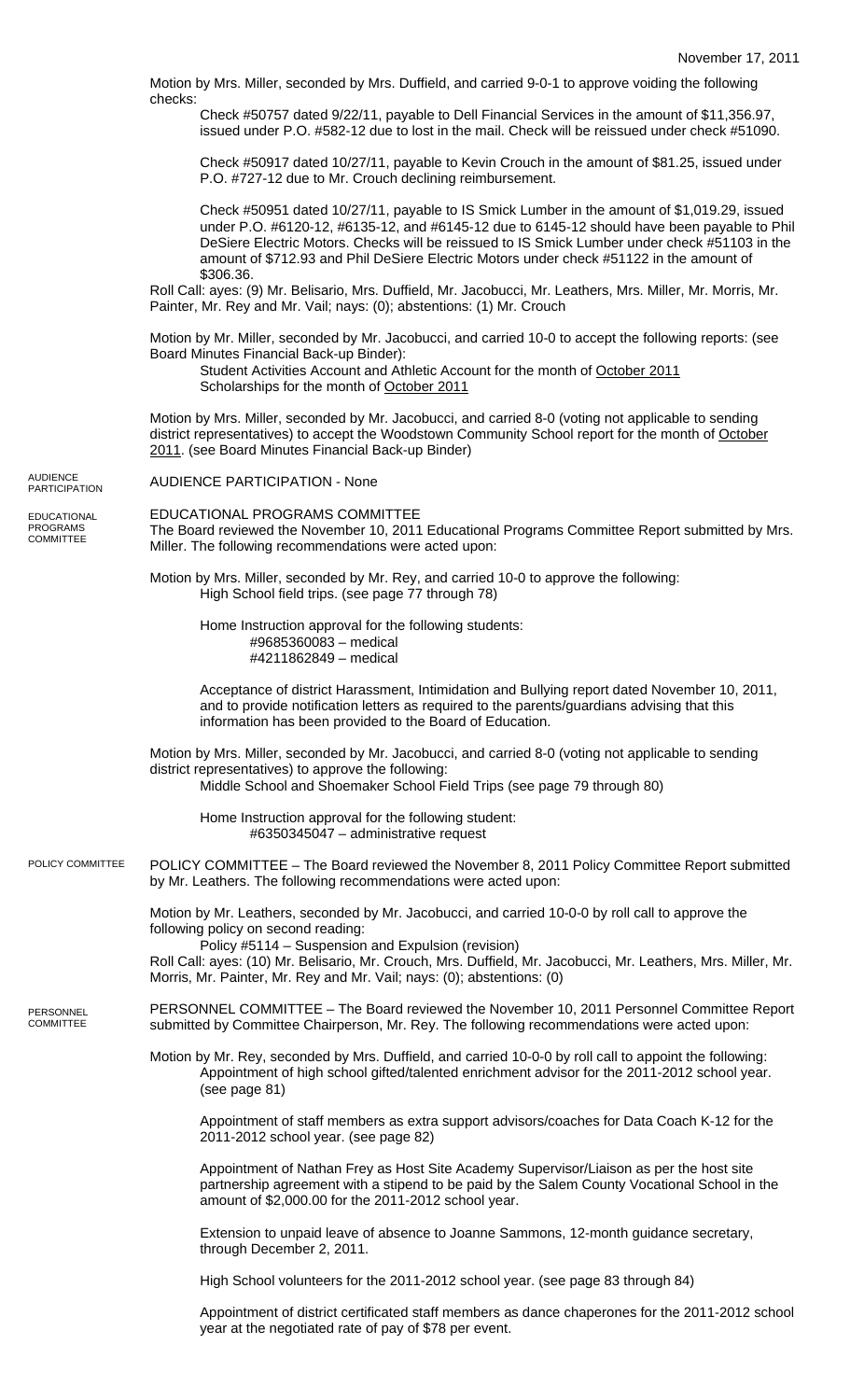Appointment of Cory Elder as Assistant Winter Track Coach at Step 1 with a stipend of \$2,826 for the 2011-2012 school year, pending receipt of substitute certificate.

Emergent hire resolution for Cory Elder for the 2011-2012 school year.

Additions to the 2011-2012 district substitute list effective November 18, 2011 as follows: Alyse Johnson – substitute teacher and substitute instructional assistant Betty Chance – clerical substitute Cory Elder – substitute teacher (avoid break in employment service)

Roll Call: ayes: (10) Mr. Belisario, Mr. Crouch, Mrs. Duffield, Mr. Jacobucci, Mr. Leathers, Mrs. Miller, Mr. Morris, Mr. Painter, Mr. Rey and Mr. Vail; nays: (0); abstentions: (0)

Motion by Mr. Rey, seconded by Mrs. Miller, and carried 8-0-0 by roll call (voting not applicable to sending district representatives) to appoint the following middle school staff member for the 2011-2012 school year:

Jane Harvey as Middle School Special Education Teacher, with an effective date to be determined, contingent upon her release date from present place of employment, through June 30, 2012, at BA, Step 4 (\$47,610), prorated.

Roll Call: ayes: (8) Mr. Crouch, Mrs. Duffield, Mr. Jacobucci, Mr. Leathers, Mrs. Miller, Mr. Painter, Mr. Rey and Mr. Vail; nays: (0); abstentions: (0)

Motion by Mr. Rey, seconded by Mrs. Miller, and carried 7-0-1 by roll call (voting not applicable to sending district representatives) to approve the following:

Emergent hire resolution for new staff member Jane Harvey for the 2011-2012 school year.

Appointment of staff members to No Child Left Behind (NCLB) positions for the 2011-2012 school year. (see page 85 through 86)

Appointment of middle school and Mary Shoemaker School gifted/talented enrichment advisors for the 2011-2012 school year. (see page 87)

Appointment of staff members as extra support advisors/coaches for Extended Day Program for the 2011-2012 school year. (see page 88)

Middle School and Shoemaker School volunteers for the 2011-2012 school year. (see page 89 through 92)

Compensation to staff members for attendance at a math workshop/meeting. (see page 93)

Student teaching request from Wilmington University student Jessica Friel to be placed with teacher Jeff Allen for 60 days beginning January 3, 2012.

Roll Call: ayes: (7) Mr. Crouch, Mrs. Duffield, Mr. Jacobucci, Mr. Leathers, Mrs. Miller, Mr. Painter, and Mr. Vail; nays: (0); abstentions: (1) Mr. Rey abstained on the Middle School/Shoemaker School volunteers item only.

FINANCE/FACILITIES / TRANSPORTATION COMMITTEE

## FINANCE/FACILITIES TRANSPORTATION COMMITTEE

The Board reviewed the November 8, 2011 Finance /Facilities/ Transportation Committee Reports submitted by Committee Chairperson, Mrs. Duffield. The following recommendations were acted upon:

Motion by Mrs. Duffield, seconded by Mr. Leathers, and carried 10-0-0 by roll call to approve the following:

Gloucester County Special Services School District School tuition contract for high school student 5361330208 in the amount of \$33,300.00 for the 2011-2012 school year, plus a \$3,000 nonresident fee.

Joint transportation agreement with Alloway, Upper Pittsgrove and Oldmans for routes Y915A and Y915B to transport high school students between Woodstown High School and Salem County Vocational Technical Schools at no charge. The New Jersey Department of Education requires that we document the transportation of these students with a jointure in order for them to quality as a student for the DRTRS report.

Transportation affiliation agreements with Oldmans Township School District for the following routes for the 2011-2012 school year:

Woodstown high/middle school students (Route WHS1) to and from school at \$165.00 per student for 30 students, not to exceed 37 students for a total cost to the district of \$4,950.00.

Woodstown-Pilesgrove students who are attending Salem County Vocational Technical School academy program (Route #6 to Pennsville & PennsGrove High School) to and from school at \$1,595.00 per student for 3 students, not to exceed 5 students for a total cost to the district of \$4,785.00.

Establishment of the "Woodstown Physical Therapy Award".

Roll Call: ayes: (10) Mr. Belisario, Mr. Crouch, Mrs. Duffield, Mr. Jacobucci, Mr. Leathers, Mrs. Miller, Mr. Morris, Mr. Painter, Mr. Rey and Mr. Vail; nays: (0); abstentions: (1) Mr. Crouch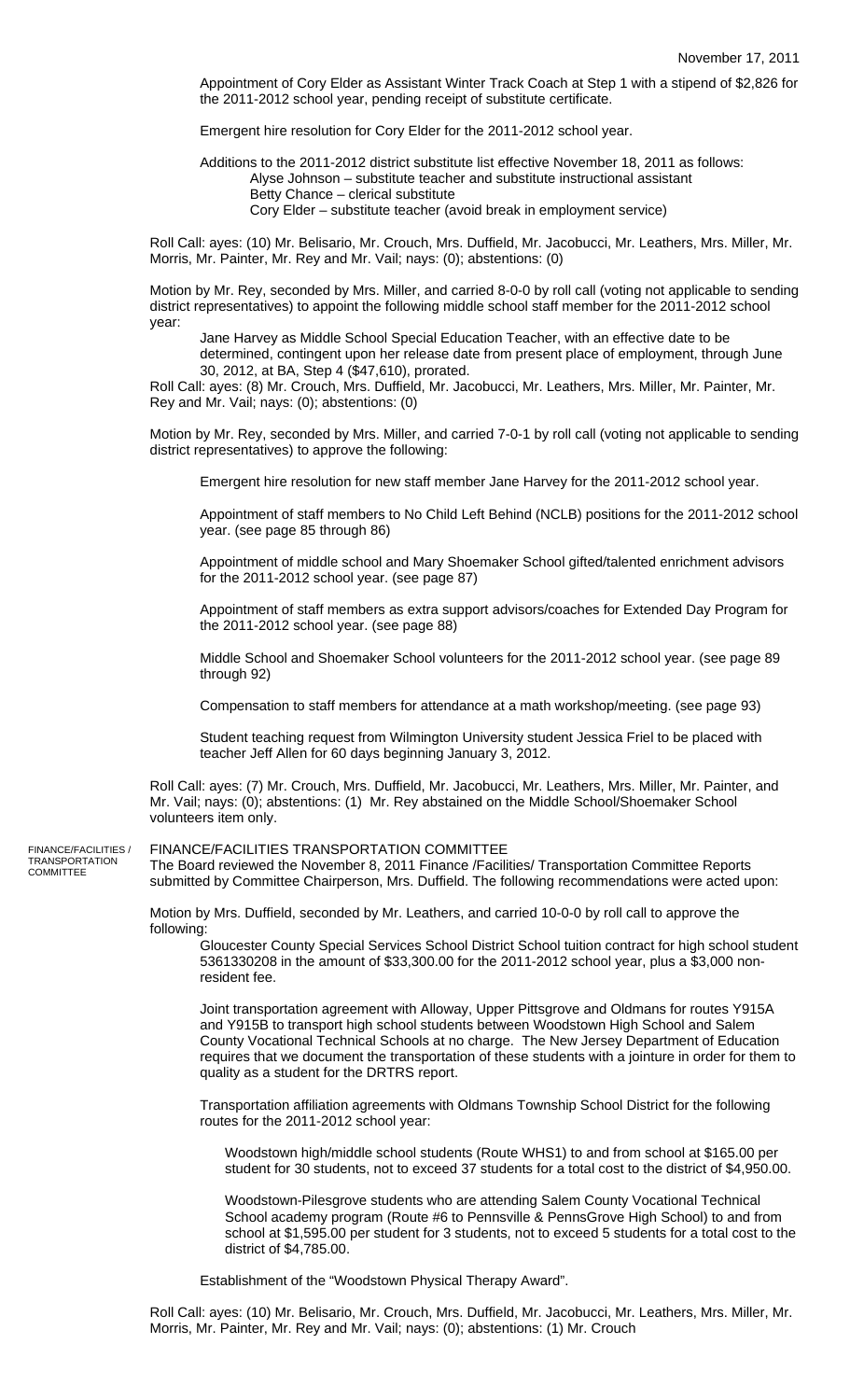|                                            | Motion by Mrs. Duffield, seconded by Mr. Leathers, and carried 8-0-0 by roll call (voting not applicable to<br>sending district representatives) to approve the following:<br>Contract with Gloucester County Special Services School District for route Y940 to transport Pre-<br>K special needs students from Mary S. Shoemaker School to home after morning class beginning<br>October 18, 2011 through the end of the 2011-2012 school year at a per diem of \$55.00, aide<br>cost per diem of \$20.00 for a total of \$75.00 per diem (plus a 7% administrative fee) with mileage<br>increase/decrease of \$1.00.<br>Roll Call: ayes: (8) Mr. Crouch, Mrs. Duffield, Mr. Jacobucci, Mr. Leathers, Mrs. Miller, Mr. Painter, Mr.<br>Rey and Mr. Vail; nays: (0); abstentions: (0) |
|--------------------------------------------|----------------------------------------------------------------------------------------------------------------------------------------------------------------------------------------------------------------------------------------------------------------------------------------------------------------------------------------------------------------------------------------------------------------------------------------------------------------------------------------------------------------------------------------------------------------------------------------------------------------------------------------------------------------------------------------------------------------------------------------------------------------------------------------|
| <b>OLD BUSINESS</b>                        | OLD BUSINESS - None                                                                                                                                                                                                                                                                                                                                                                                                                                                                                                                                                                                                                                                                                                                                                                    |
| <b>NEW BUSINESS</b>                        | <b>NEW BUSINESS</b><br>Motion by Mrs. Duffield, seconded by Mrs. Miller, and carried 10-0-0 by roll call to approve submission of<br>the 2011-2012 employment contract between Woodstown-Pilesgrove Regional School District Board of<br>Education and Frank A. Rizzo, School Business Administrator, to the Executive County Superintendent<br>as required.<br>Roll Call: ayes: (10) Mr. Belisario, Mr. Crouch, Mrs. Duffield, Mr. Jacobucci, Mr. Leathers, Mrs. Miller, Mr.<br>Morris, Mr. Painter, Mr. Rey and Mr. Vail; nays: (0); abstentions: (0)                                                                                                                                                                                                                                |
| OTHER REPORTS                              | <b>OTHER REPORTS</b><br>The following verbal reports were given:<br>Mr. Vail, Board President, commented on the following:<br>Background check of Board of Education members and to submit letters to Superintendent's<br>office.                                                                                                                                                                                                                                                                                                                                                                                                                                                                                                                                                      |
|                                            | Mr. Coleman, Superintendent, had nothing to report.                                                                                                                                                                                                                                                                                                                                                                                                                                                                                                                                                                                                                                                                                                                                    |
|                                            | Mr. Rizzo, Business Administrator, reported on the following:<br>Three additional checks will be mailed out on Friday, November 18, 2011 but were not<br>included on this month's bill list. The checks are issued to Apple, Employment Compensation<br>Fund and the State of NJ and will be included on next month's bill list.                                                                                                                                                                                                                                                                                                                                                                                                                                                       |
| <b>ADMINISTRATIVE</b><br><b>REPORTS</b>    | <b>ADMINISTRATIVE REPORTS</b><br>The Administrative Reports were attached to Superintendent's Monthly Report and delivered under<br>separate cover.                                                                                                                                                                                                                                                                                                                                                                                                                                                                                                                                                                                                                                    |
| <b>SENDING DISTRICT</b><br><b>REPURIS</b>  | SENDING DISTRICT REPORTS<br>Mr. Morris - Alloway Rep., had nothing to report.                                                                                                                                                                                                                                                                                                                                                                                                                                                                                                                                                                                                                                                                                                          |
|                                            | Mr. Belisario - Upper Pittsgrove Rep., was not present.                                                                                                                                                                                                                                                                                                                                                                                                                                                                                                                                                                                                                                                                                                                                |
| <b>SACC REPORT</b>                         | SCHOOL AGE CHILD CARE (SACC) REPORT - Mrs. Miller had nothing to report.                                                                                                                                                                                                                                                                                                                                                                                                                                                                                                                                                                                                                                                                                                               |
| DELEGATE REPORT                            | <b>DELEGATE REPORT</b><br>Mrs. Miller stated that the Delegate Assembly meeting will be held November 19, 2011.                                                                                                                                                                                                                                                                                                                                                                                                                                                                                                                                                                                                                                                                        |
| <b>FUTURE MEETINGS</b>                     | <b>FUTURE MEETINGS</b><br>December 13, 2011 - Policy Committee, 5:30 p.m., district office<br>December 13, 2011 - Finance/Facilities Committee, 6:30 p.m., district office<br>December 15, 2011 - Personnel Committee, 5:30 p.m., district office<br>December 15, 2011 – Ed Programs Committee, 6:30 p.m., district office<br>December 22, 2011 - Regular Board Meeting, 7:00 p.m., Mary Shoemaker School Multi-Purpose Room.                                                                                                                                                                                                                                                                                                                                                          |
| FOR YOUR<br><b>INFORMATION</b>             | FOR YOUR INFORMATION<br><b>Enrollment Reports</b><br><b>Suspension Reports</b>                                                                                                                                                                                                                                                                                                                                                                                                                                                                                                                                                                                                                                                                                                         |
| EXECUTIVE SESSION I                        | RECESS INTO EXECUTIVE SESSION I<br>Motion by Mrs. Miller, seconded by Mr. Painter and carried 10-0-0 by roll call, that the Board of Education<br>adjourn, by Resolution, into Executive Session, from which the general public is excluded, to discuss<br>items in accordance with N.J.S.A. 10:4-12b. Matters discussed in executive session will remain<br>confidential until such time the need for confidentiality no longer exists. (7:40 P.M.)<br>a. Purchase of Real Property with Public Funds and Contract Negotiations for Purchase of Real<br>Property<br>Roll Call: ayes: (10) Mr. Belisario, Mr. Crouch, Mrs. Duffield, Mr. Jacobucci, Mr. Leathers, Mrs. Miller, Mr.                                                                                                     |
|                                            | Morris, Mr. Painter, Mr. Rey and Mr. Vail; nays: (0); abstentions: (0)                                                                                                                                                                                                                                                                                                                                                                                                                                                                                                                                                                                                                                                                                                                 |
|                                            | Mr. Frazier joined the meeting at 7:45 p.m.                                                                                                                                                                                                                                                                                                                                                                                                                                                                                                                                                                                                                                                                                                                                            |
| <b>RESUME PUBLIC</b><br><b>PORTION</b>     | Motion by Mrs. Miller, seconded by Mr. Rey, and carried 11-0 to resume the public portion of the meeting<br>at 9:10 p.m.                                                                                                                                                                                                                                                                                                                                                                                                                                                                                                                                                                                                                                                               |
| MOTIONS OUT OF<br><b>EXECUTIVE SESSION</b> | MOTIONS OUT OF EXECUTIVE SESSION<br>Motion by Mr. Jacobucci, seconded by Mr. Rey, and carried 10-1-0 by roll call to authorize Spiezle<br>Architectural Group to submit the Addition and Alteration project at the Woodstown-Pilesgrove Regional<br>High School to the New Jersey Department of Education on behalf of the Woodstown-Pilesgrove<br>Regional School District Board of Education.<br>Roll Call: ayes: (10) Mr. Belisario, Mr. Crouch, Mrs. Duffield, Mr. Jacobucci, Mr. Leathers, Mrs. Miller, Mr.<br>Morris, Mr. Painter, Mr. Rey and Mr. Vail; nays: (1) Mr. Frazier; abstentions: (0)                                                                                                                                                                                 |